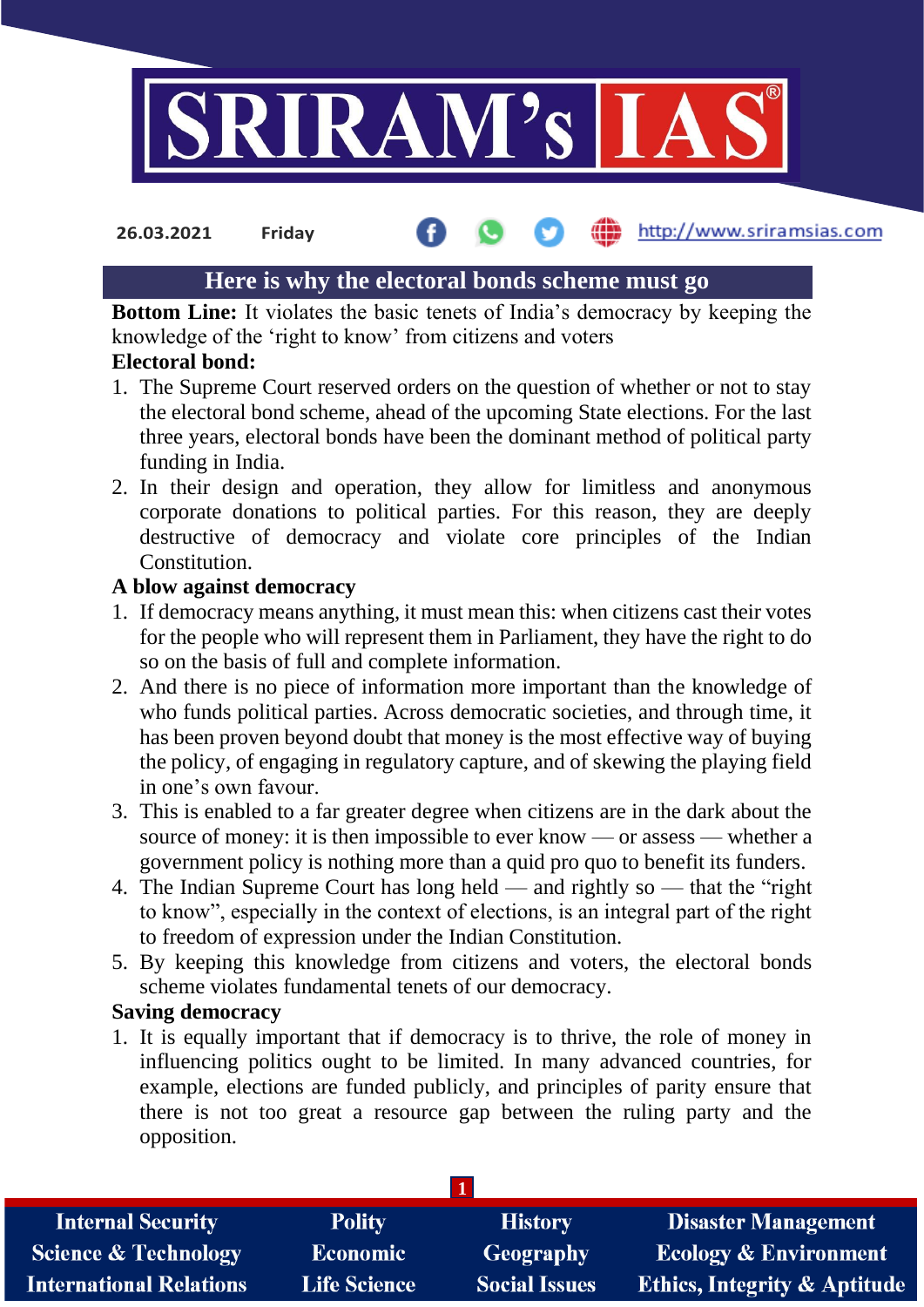

### http://www.sriramsias.com **26.03.2021 Friday**

- 2. The purpose of this is to guarantee a somewhat level playing field, so that elections are a battle of ideas, and not vastly unequal contests where one side's superior resources enable it to overwhelm the other
- 3. For this reason, in most countries where elections are not publicly funded, there are caps or limits on financial contributions to political parties.
- 4. The electoral bonds scheme, however, removes all pre-existing limits on political donations and effectively allows well-resourced corporations to buy politicians by paying immense sums of money.
- 5. This defeats the entire purpose of democracy, which as B.R. Ambedkar memorably pointed out, was not just to guarantee one person, one vote, but one vote one value.

## **Asymmetry in Funding**

- 1. However, not only do electoral bonds violate basic democratic principles by allowing limitless and anonymous donations to political parties, they do so asymmetrically.
- 2. Since the donations are routed through the State Bank of India, it is possible for the government to find out who is donating to which party, but not for the political opposition to know. This, in turn, means that every donor is aware that the central government can trace their donations back to them.
- 3. Given India's long-standing misuse of investigative agencies by whichever government occupies power at the Centre, this becomes a very effective way to squeeze donations to rival political parties, while filling the coffers of the incumbent ruling party.
- 4. Statistics bear this out: while we do not know who has donated to whom, we do know that a vast majority of the immensely vast sums donated through multiple electoral cycles over the last three years have gone to the ruling party.

# **Gaps in the government's defence**

- 1. The government has attempted to justify the electoral bonds scheme by arguing that its purpose is to prevent the flow of black money into elections.
- 2. There are reservations within the government as well as by the Election Commission of India to the electoral bonds scheme.
- 3. That apart, this justification falls apart under the most basic scrutiny: it is entirely unclear what preventing black money has to do with donor anonymity, making donations limitless, and leaving citizens in the dark.
- 4. Indeed, as the electoral bonds scheme allows even foreign donations to political parties (which can often be made through shell companies) the

**2**

| <b>Internal Security</b>        | <b>Polity</b>       | <b>History</b>       | <b>Disaster Management</b>              |
|---------------------------------|---------------------|----------------------|-----------------------------------------|
| <b>Science &amp; Technology</b> | <b>Economic</b>     | Geography            | <b>Ecology &amp; Environment</b>        |
| <b>International Relations</b>  | <b>Life Science</b> | <b>Social Issues</b> | <b>Ethics, Integrity &amp; Aptitude</b> |